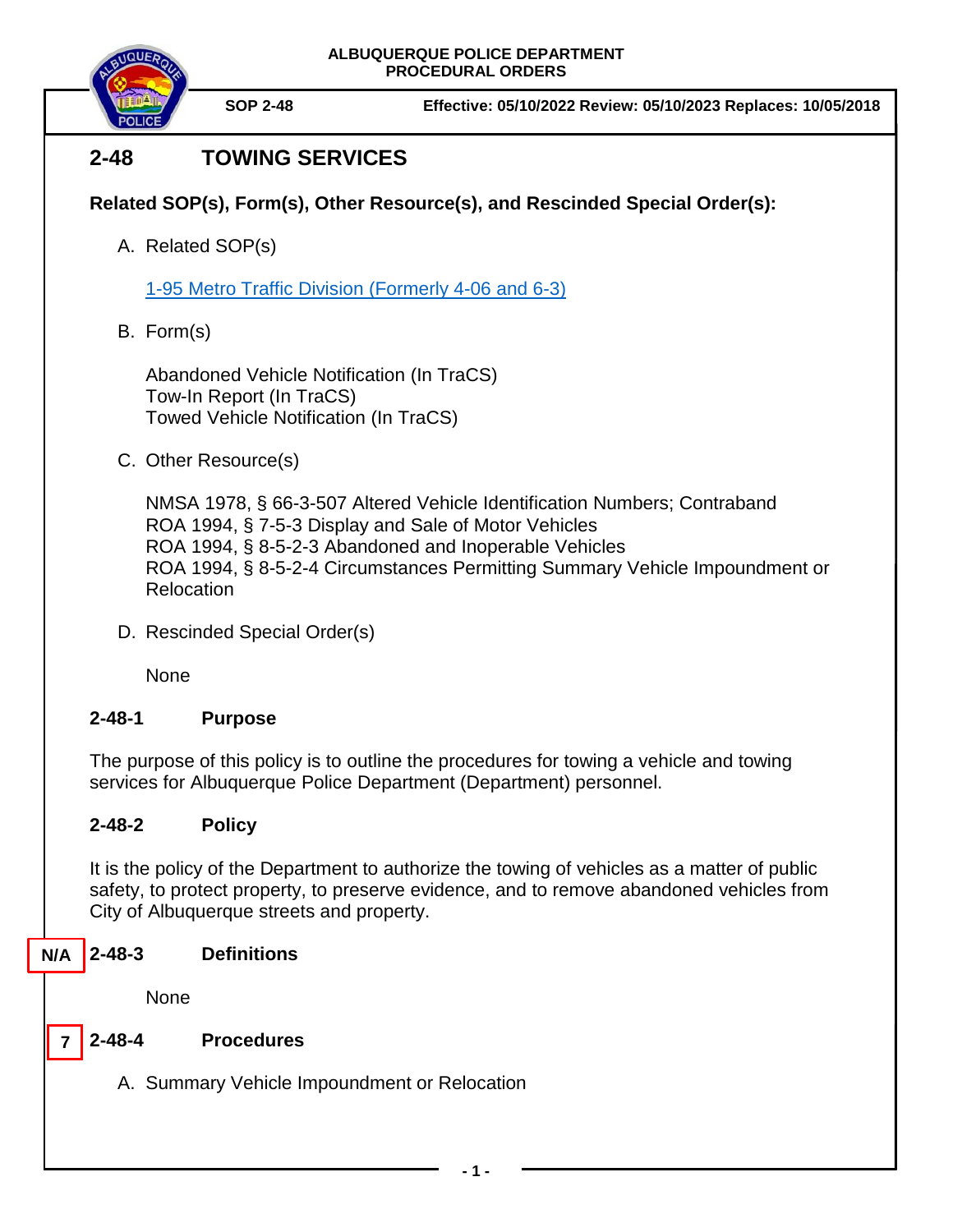

**SOP 2-48 Effective: 05/10/2022 Review: 05/10/2023 Replaces: 10/05/2018**

- 1. Department personnel may order the impoundment of any vehicle within the municipal county limits, without prior notice to the owner or operator of the vehicle, when certain criteria are met, including, but not limited to:
	- a. The vehicle is being driven unsafely under the City's ordinances, consistent with ROA 1994, § 8-5-2-4;
	- b. The vehicle driver has been incapacitated, hospitalized, or arrested;
	- c. The vehicle cannot be released to the co-owner who is listed in the Motor Vehicle Division (MVD) vehicle registration or the vehicle's Certificate of Title;
	- d. The vehicle has been abandoned, vandalized, or involved in a collision and damaged to the extent that it is inoperable;
	- e. The vehicle is in violation of the City of Albuquerque's Traffic Code and documented attempts to contact the owner have failed; or
	- f. The vehicle is needed for evidence processing in a criminal investigation.
- 2. When towing is authorized under § 8-5-2-4 of the City's ordinances, Department personnel shall complete a Uniform Incident Report.
- 3. When a vehicle is towed for no insurance, sworn personnel shall articulate the manner used to confirm that the vehicle was not insured.
- 4. Sworn personnel shall not have the vehicle towed if the vehicle is parked at the driver's place of residence or their registered address.
	- a. A vehicle that is parked on the street and is in violation of  $\S$  8-5-2-4 of the City's ordinances, sworn personnel may tow the vehicle from the registered owner's address.
- B. General Procedures
	- 1. When it becomes necessary to tow a vehicle, Department personnel shall:
		- a. Contact the Emergency Communications Center (ECC) to request for the oncall tow services using the on-call tow service rotation list only;
			- i. Personnel may allow the owner or vehicle operator to call a tow truck of their choice based on response time and current traffic conditions.
			- ii. Personnel shall have sole discretion when to allow an owner's tow request.
		- b. Document the justification for the towing of the vehicle in a Uniform Incident Report and on the Tow-in report unless the tow is at the owner's request;
			- i. Department personnel shall complete the Tow-In Report in TraCS and validate the form.
			- ii. The tow truck driver's signature shall be included on the Tow-in Report.
			- iii. In all cases when personnel have a vehicle towed, and the owner/responsible party cannot be contacted, Department personnel shall complete the Towed Vehicle Notification form in TraCS and validate the form.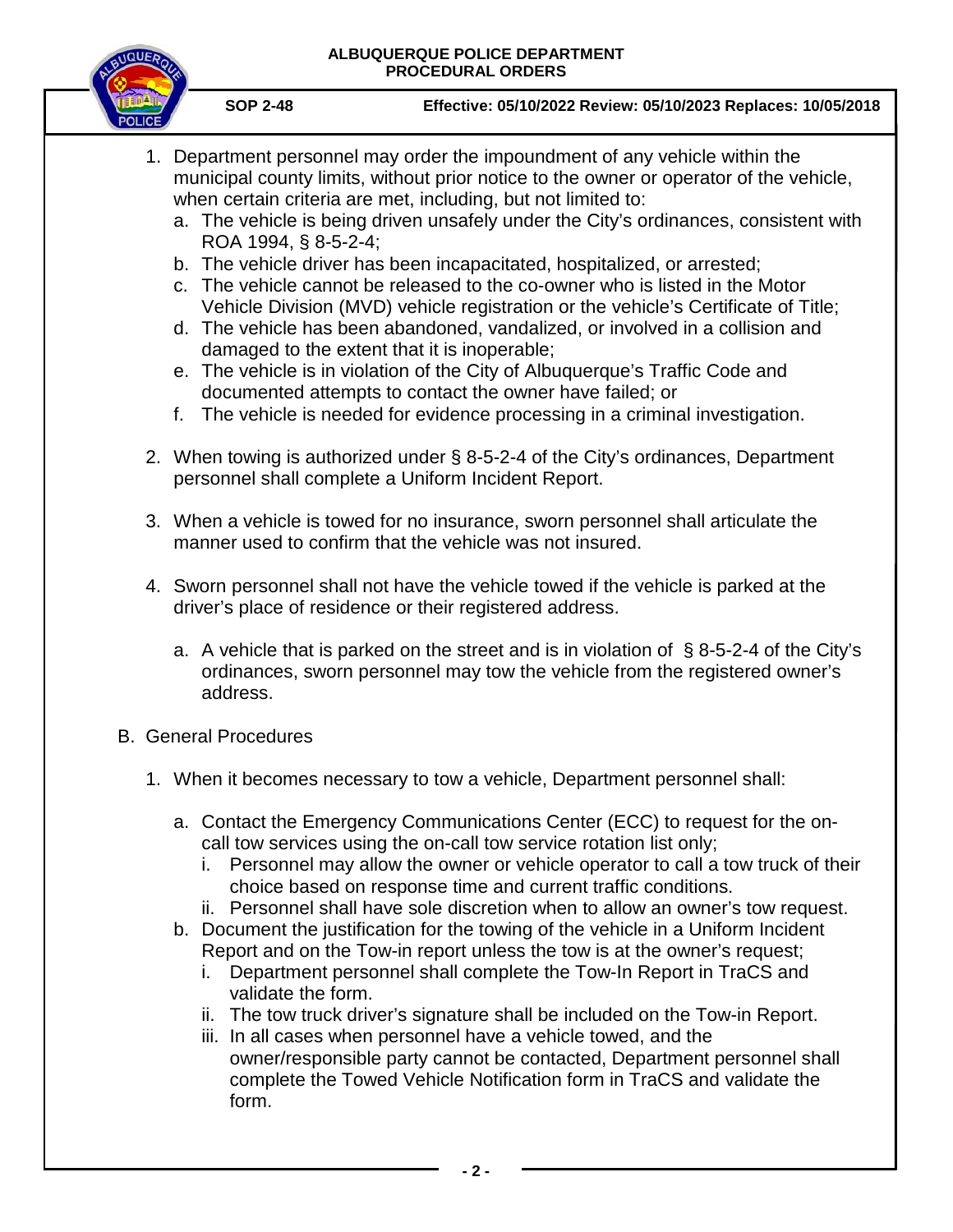NBUQUEROU

|  | <b>SOP 2-48</b><br>Effective: 05/10/2022 Review: 05/10/2023 Replaces: 10/05/2018                                                                                                                                                                                                                                                                                                                                                                                                                                                                                                                                                                                                                                                                                                                                                                                                          |
|--|-------------------------------------------------------------------------------------------------------------------------------------------------------------------------------------------------------------------------------------------------------------------------------------------------------------------------------------------------------------------------------------------------------------------------------------------------------------------------------------------------------------------------------------------------------------------------------------------------------------------------------------------------------------------------------------------------------------------------------------------------------------------------------------------------------------------------------------------------------------------------------------------|
|  | iv. If the Department emloyee's printer does not work, or TraCS is down,<br>complete the form on a paper Tow-In Report, which shall include the case<br>and Computer-Aided Dispatch (CAD) number.<br>A. Department personnel shall scan and email paper Tow-In Reports to the<br>Records Division at apdcentralrecords@cabq.gov by the end of their<br>shift.<br>B. Department personnel do not need to scan and email completed Tow-In<br>Reports on TraCS.                                                                                                                                                                                                                                                                                                                                                                                                                              |
|  | c. Inventory the property in the vehicle to be towed and list it on the Tow-In<br>Report. Department personnel who complete the inventory shall list their name<br>on the Tow-In Report;<br>d. Inventory the entire vehicle, including the vehicle trunk, glove box, truck bed,<br>truck boxes, and all sealed and locked containers within, except when:<br>There are many containers to be searched, which may monopolize an<br>İ.<br>employee's time; or<br>ii. It appears that attempts to access a locked container may cause damage to<br>the container resulting in a significant liability to the City.<br>e. When feasible, leave the ignition key in the vehicle. All other keys shall be<br>removed and given to the owner/operator or placed in their property if they are<br>under arrest.<br>f. Verify the Vehicle Identification Number (VIN) before the vehicle is towed; |
|  | g. Give a copy of the Tow-In Report to the owner/operator or place it in their<br>property if they are under arrest;<br>h. Arrange to ensure that the driver and other occupants are not left stranded; and<br>i. A relative, friend, or a taxi may be called through ECC personnel or<br>personnel with a Department-issued cell phone to have the individual(s)<br>picked up.<br>ii. Department personnel shall indicate in their Uniform Incident Report<br>whether the individual refuses their effort to arrange transportation.<br>Not have vehicles towed to an area command.                                                                                                                                                                                                                                                                                                      |
|  | 2. When Department personnel have a vehicle towed for evidentiary purposes, they<br>shall:<br>a. Whenever practical, Request a Crime Scene Specialist (CSS) process the<br>vehicle at the scene;<br>b. Request for a CSS to seal the vehicle for evidence and have it towed to the tow<br>yard, if the vehicle requires processing and cannot be processed at the scene;<br>c. After the CSS seals the vehicle for evidence, have it towed to the Metropolitan<br>Forensics Science Center (MFSC), if the vehicle is related to a homicide,<br>robbery, or a case involving criminal sexual penetration; and<br>d. Request that the vehicle is removed by the same tow company that towed it to<br>the MFSC or auto theft garage when a vehicle is released.<br>3. Victim or Individual's Vehicle                                                                                         |
|  |                                                                                                                                                                                                                                                                                                                                                                                                                                                                                                                                                                                                                                                                                                                                                                                                                                                                                           |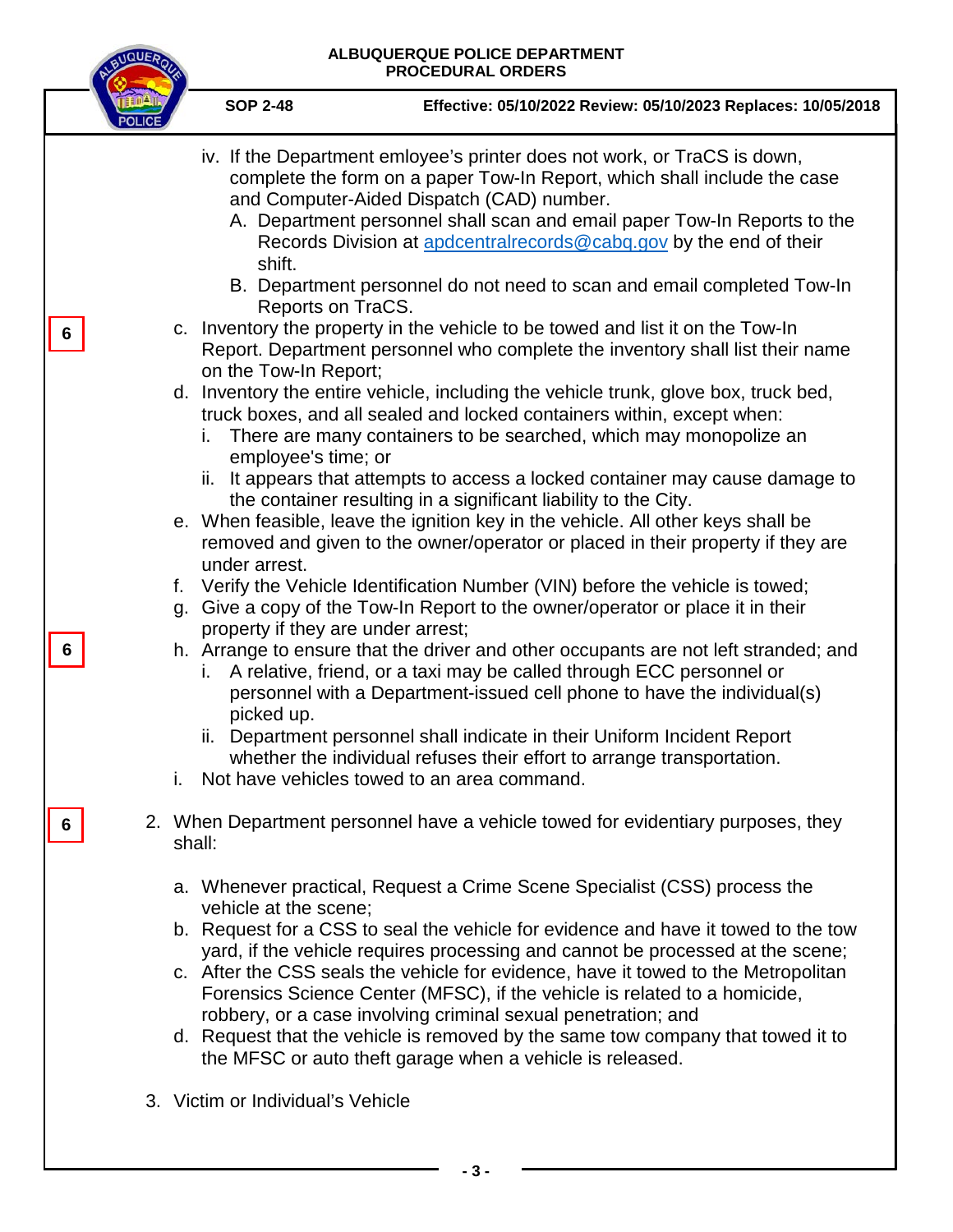

**SOP 2-48 Effective: 05/10/2022 Review: 05/10/2023 Replaces: 10/05/2018**

- a. A police hold may be initiated on a Tow-In Report for certain circumstances, including, but not limited to:
	- i. Warrants; and
	- ii. VIN verifications.
- b. If the vehicle needs to be released from the hold due to exigent circumstances and the officer who placed the hold cannot be contacted to release the vehicle, the vehicle may be released by a supervisor from the officer's chain of command or an Auto Theft Unit Detective.
- c. Vehicles that have been placed on hold shall be towed by the on-call tow service. The officer initiating the tow shall request for a CSS to process the vehicle or to determine whether Criminalistics Investigations personnel should process the vehicle.
- d. Vehicles towed for a search warrant shall be stored at the tow yard that towed the vehicle. If protection from the elements is required, Department personnel shall advise the tow truck driver that inside storage is necessary.
- e. Vehicles that are on a police hold pending a search warrant shall be held for no longer then fourteen (14) days.
	- i. After the fourteen (14) days, the tow service is authorized to release the vehicle unless further accommodations are made for the hold to continue.
- f. When the tow-in is completed, Department personnel shall add to the notes section of the tow-in report which detective requested the tow and their contact information.
- g. After a vehicle has been processed, the investigating officer shall notify the owner and the towing company of its release and how to retrieve the vehicle by personal or telephone.
- 4. Department-Issued Vehicles

If a Department-issued vehicle is wrecked or disabled, the tow service on contract to tow City vehicles shall be requested through the ECC.

- 5. Towing Vehicles Illegally Displayed for Sale from Undeveloped and Vacant Land Along Major Thoroughfares
	- a. Any vehicle illegally displayed for sale on undeveloped and vacant land is in violation of § 7-5-3 of the City's ordinances.
	- b. They may be towed no sooner than twenty-four (24) hours after a warning sticker (yellow tag) has been placed on the vehicle.
	- c. After twenty-four (24) hours, Department personnel may tow the vehicle and generate the following:
		- i. A Uniform Incident Report;
		- ii. Parking citation(s) as authorized under § 7-5-3 of the City's ordinances;
		- iii. A Tow-In Report; and
		- iv. A Towed Vehicle Notification form in TraCS.
	- d. Department personnel shall mail the Towed Vehicle Notification form through the City's certified mailing system to registered owner(s).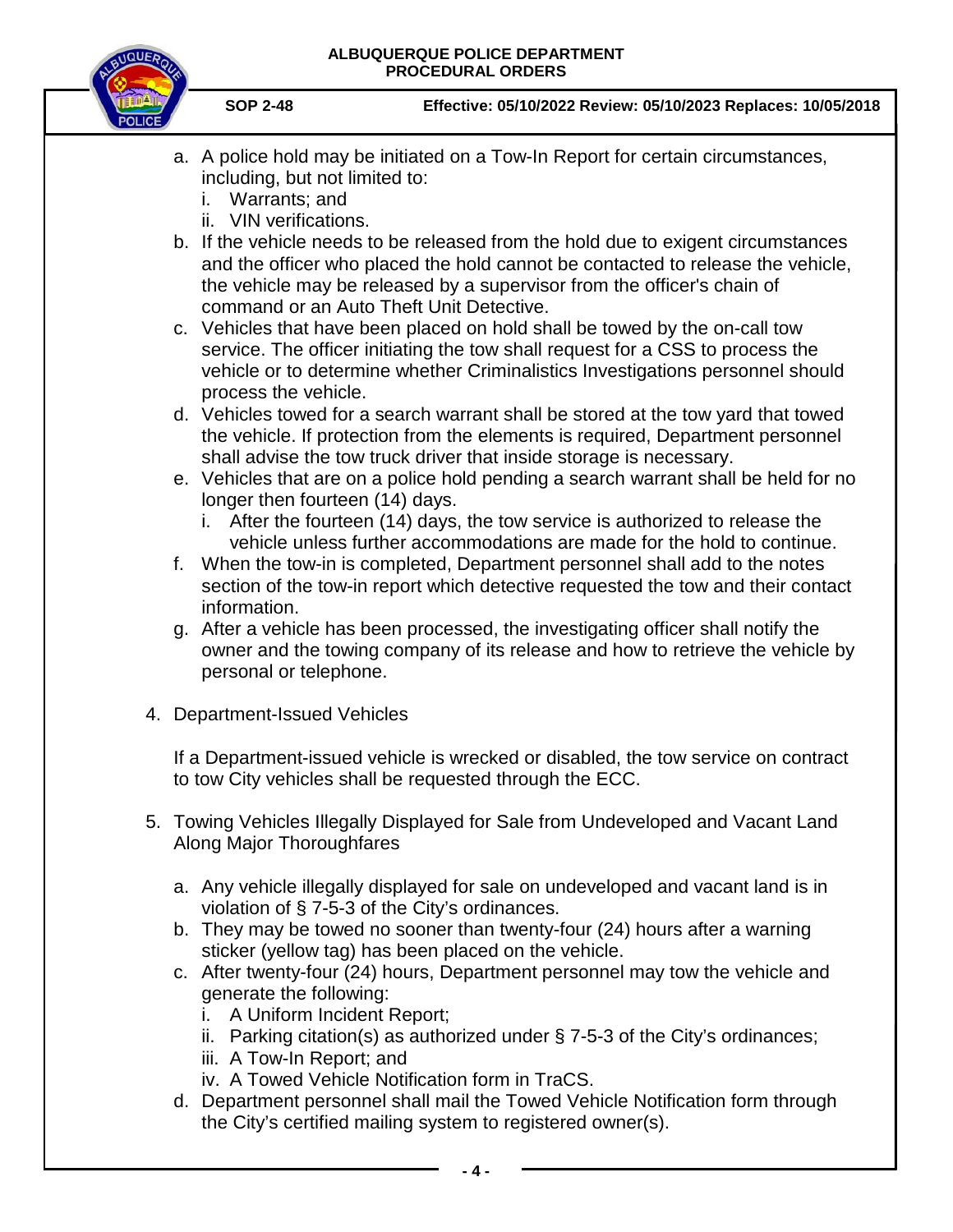|     | ALBUQUERQUE POLICE DEPARTMENT<br><b>PROCEDURAL ORDERS</b>                                                                                                                                                                                                                                                                                                                                                                                                                                                                                                                                                                                                                                                                                                                                                                                                                                                                                                                                                                                                                                  |
|-----|--------------------------------------------------------------------------------------------------------------------------------------------------------------------------------------------------------------------------------------------------------------------------------------------------------------------------------------------------------------------------------------------------------------------------------------------------------------------------------------------------------------------------------------------------------------------------------------------------------------------------------------------------------------------------------------------------------------------------------------------------------------------------------------------------------------------------------------------------------------------------------------------------------------------------------------------------------------------------------------------------------------------------------------------------------------------------------------------|
|     | <b>SOP 2-48</b><br>Effective: 05/10/2022 Review: 05/10/2023 Replaces: 10/05/2018                                                                                                                                                                                                                                                                                                                                                                                                                                                                                                                                                                                                                                                                                                                                                                                                                                                                                                                                                                                                           |
|     | e. If the owner of the vehicle has violated the City ordinance against concealment,<br>or removal of the license plate, and/or concealment of the vehicle identification<br>number, or if within a three (3) month period the vehicle has been cited three (3)<br>or more times for this offense, the vehicle may be towed immediately,<br>consistent with § 8-5-2-3-1 of the City's ordinances.                                                                                                                                                                                                                                                                                                                                                                                                                                                                                                                                                                                                                                                                                           |
| N/A | 6. Cancellation of Towing Services                                                                                                                                                                                                                                                                                                                                                                                                                                                                                                                                                                                                                                                                                                                                                                                                                                                                                                                                                                                                                                                         |
|     | Department personnel have the discretion to cancel a tow truck if circumstances so<br>dictate, for certain situations, including, but not limited to, if the tow truck is not<br>properly equipped for the job, or if the tow truck cannot arrive within thirty (30)<br>minutes.                                                                                                                                                                                                                                                                                                                                                                                                                                                                                                                                                                                                                                                                                                                                                                                                           |
|     | C. Abandoned Vehicles                                                                                                                                                                                                                                                                                                                                                                                                                                                                                                                                                                                                                                                                                                                                                                                                                                                                                                                                                                                                                                                                      |
|     | 1. City Property                                                                                                                                                                                                                                                                                                                                                                                                                                                                                                                                                                                                                                                                                                                                                                                                                                                                                                                                                                                                                                                                           |
| N/A | a. Before placing an abandoned vehicle sticker (red tag) on the vehicle, personnel<br>shall check for an Unattended Vehicle Permit.<br>Community members may obtain this permit from any area command.<br>İ.<br>ii. This permit is valid for fifteen (15) days and allows community members to<br>store their vehicle on the street if it is operable and has a current license<br>plate, consistent with ROA 1994, § 8-5-2-3B of the City's ordinances.<br>b. Department personnel will determine whether the vehicle is violating any<br>parking restrictions.<br>c. Department personnel shall make a stolen vehicle inquiry and attempt to<br>contact the vehicle owner.<br>d. If the owner cannot be contacted or refuses to move the vehicle, Department<br>personnel shall fill out an Abandoned Vehicle Notification Form in TraCS and<br>place an abandoned vehicle sticker (red tag) on the vehicle.<br>Department personnel shall ensure that the Abandoned Vehicle Notification<br>۱.<br>forms are mailed through the City's certified mailing system to registered<br>owners. |
| N/A | ii. If possible, Department personnel who prepared the abandoned vehicle<br>sticker shall be the same personnel who request for the vehicle to be towed.<br>iii. After seven (7) days from the issuance of the abandoned vehicle sticker, the<br>vehicle may be towed, consistent with SOP Metro Traffic Division (refer to<br>SOP Metro Traffic Division for sanction classifications and addition duties).<br>iv. The vehicle shall not be towed if notice is received from the City Hearing<br>Officer that the owner contests the action.<br>e. When Department personnel come across a vehicle that is abandoned on City<br>or public property, they may contact the Abandoned Vehicle Unit at (505) 761-<br>8800 for assistance.                                                                                                                                                                                                                                                                                                                                                     |
| 6   | 2. Private Property                                                                                                                                                                                                                                                                                                                                                                                                                                                                                                                                                                                                                                                                                                                                                                                                                                                                                                                                                                                                                                                                        |